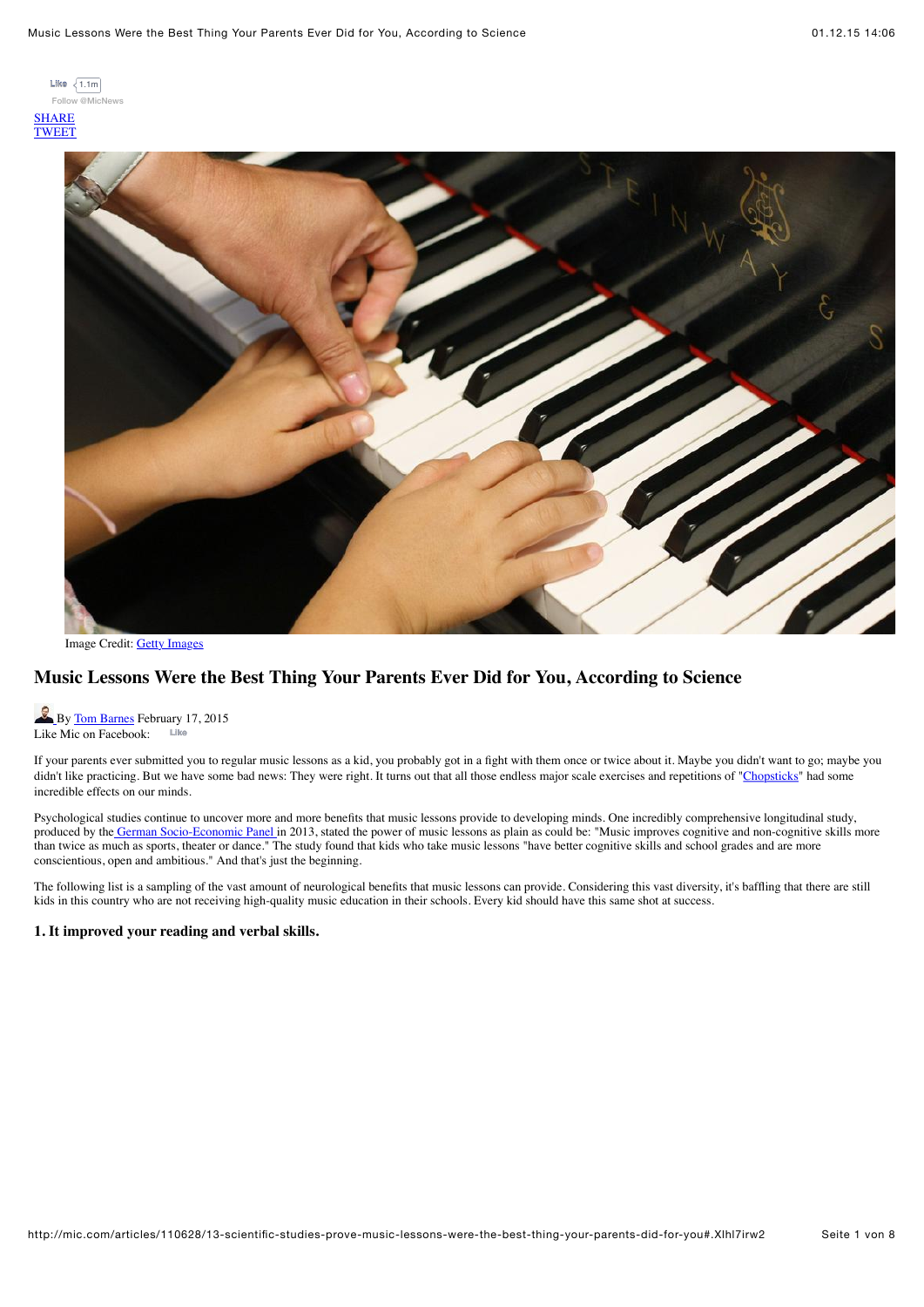

[Several](http://www.ncbi.nlm.nih.gov/pubmed/17943015) studies have [found](http://www.brainvolts.northwestern.edu/documents/Tierney_Kraus_Chapter_2014.pdf) strong links between pitch processing and language processing abilities. Researchers out of Northwestern University found that five skills underlie language acquisition: "phonological awareness, speech-in-noise perception, rhythm perception, auditory working memory and the ability to learn sound patterns." Through reviewing a series of longitudinal studies, they discovered that each these skills is exercised and strengthened by music lessons. Children randomly assigned to music training alongside reading training performed much better than those who received other forms of non-musical stimulation, such as painting or other visual arts. You've got to kind of feel bad for those kids randomly assigned into art classes.

## **2. It improved your mathematical and spatial-temporal reasoning.**



Source: [Getty Images](http://mic.com/articles/110628/13-scientific-studies-prove-music-lessons-were-the-best-thing-your-parents-did-for-you)

Music is deeply mathematical in nature. Mathematical relationships determine intervals in scales, the arrangement of keys and the subdivisions of rhythm. It makes sense then that children who receive high-quality music training also tend to [score higher](http://serendip.brynmawr.edu/exchange/node/1869#1) in math. This is because of the [improved](http://artsedge.kennedy-center.org/champions/pdfs/Involvmt.pdf) abstract spatial-temporal skills young musicians gain. According to a feature written for PBS Education, these skills are vital for solving the multistep problems that [occur](http://www.pbs.org/parents/education/music-arts/the-benefits-of-music-education/) in "architecture, engineering, math, art, gaming and especially working with computers." With these gains, and those in verbal and reading abilities, young musicians can pretty much help themselves succeed in any field they decide to pursue.

## **3. It helped your grades.**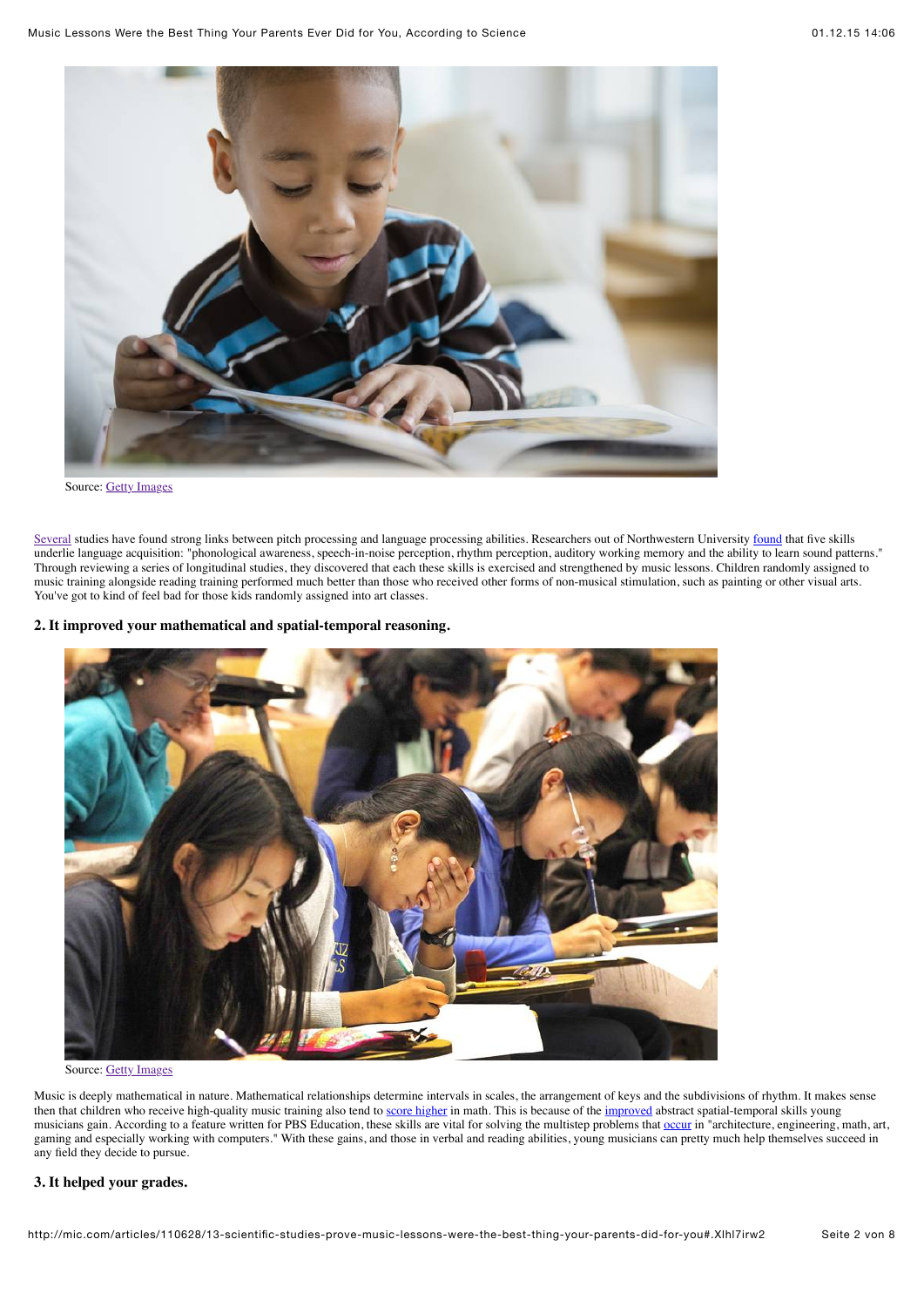

In a 2007 study, Christopher Johnson, a professor of music education and music therapy at the University of Kansas, [found](http://www.pbs.org/parents/education/music-arts/the-benefits-of-music-education/) that "elementary schools with superior music education programs scored around 22% higher in English and 20% higher in math scores on standardized tests compared to schools with low-quality music programs." A 2013 study out o[f Canada](http://www.salon.com/2013/08/27/we_should_all_become_a_band_geeks_partner/) found the same. Every year that scores were measured, the mean grades of the students who chose music were higher than those who chose other extracurriculars. While neither of these studies can necessarily prove causality, both do point out a strong [correlative connection.](http://serendip.brynmawr.edu/exchange/node/1869#1)

# **4. It raised your IQ.**



Source: [Getty Images](http://mic.com/articles/110628/13-scientific-studies-prove-music-lessons-were-the-best-thing-your-parents-did-for-you)

Surprisingly, though music is primarily an emotional art form, music training actually provides bigger [gains](http://www.jstor.org/discover/10.1525/mp.2011.29.2.185?uid=3739256&uid=2&uid=4&sid=21105346449761) in academic IQ than emotional IQ. Numerous studies have found that musicians generally boast [higher IQs](http://phys.org/news142185056.html) than non-musicians. And while these lessons don't necessarily guarantee you'll be smarter than the schlub who didn't learn music, they definitely made you smarter than you would have been without them.

#### **5. It helped you learn languages more quickly.**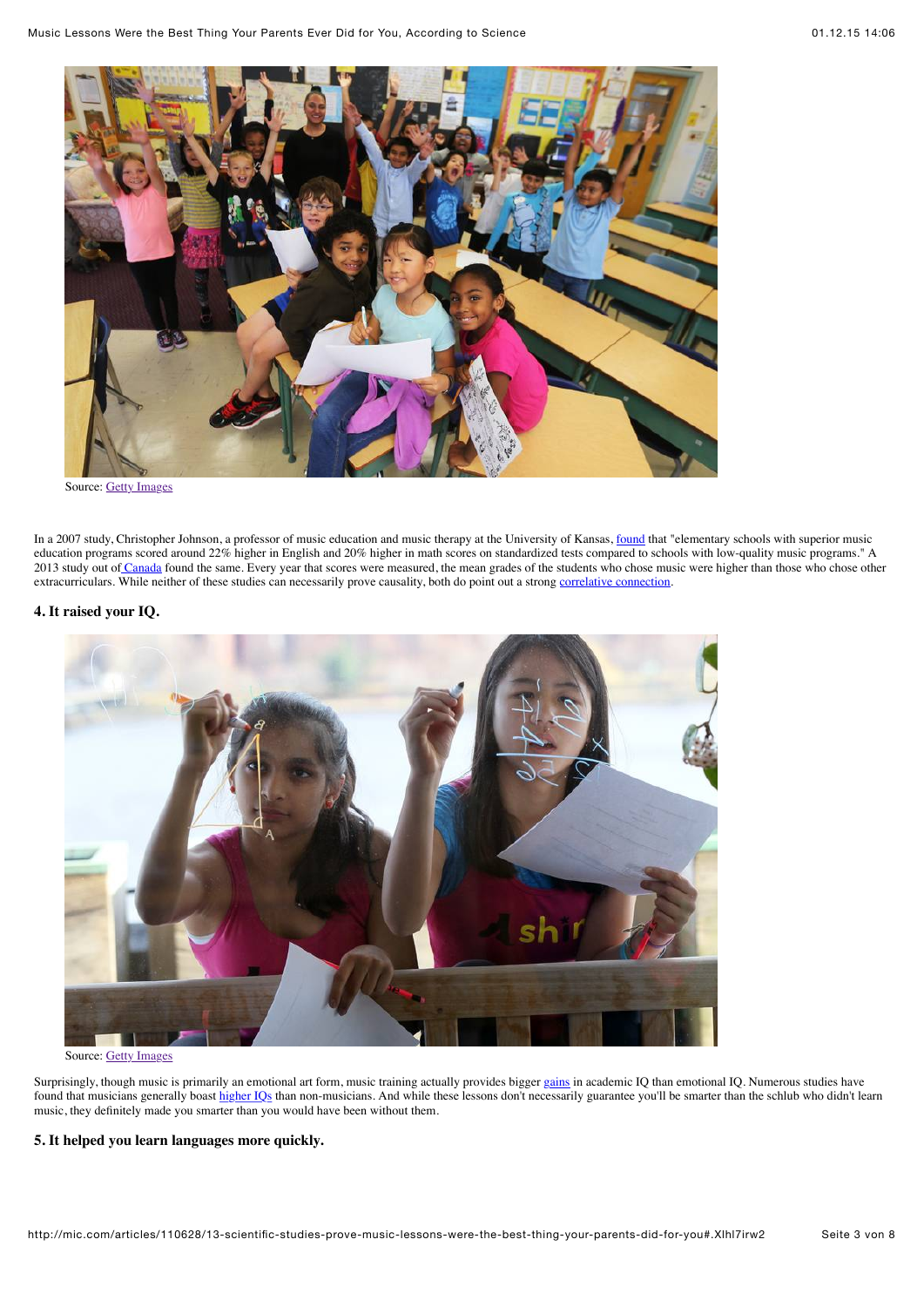

Children who start studying music early in life develop stronger linguistic abilities. They develop more [complex vocabularies](http://link.springer.com/article/10.1007%2Fs12646-013-0180-3), a more nuanced understanding of [grammar](http://mste.illinois.edu/courses/ci407su02/students/stansell/Literature%20Review%201.htm) and higher [verbal IQs.](http://www.ncbi.nlm.nih.gov/pmc/articles/PMC3101523/) These benefits don't just impact children's learning of their first language, but also their ability to learn every language they attempt to learn in the future. The *[Guardian](http://www.theguardian.com/education/2014/feb/27/musicians-better-language-learners)* reports: "Music training plays a key role in the development of a foreign language in its grammar, colloquialisms and vocabulary." These heightened language acquisition abilities will follow students their whole lives and will aid them when they need to pick up new tongues late in adulthood.

#### **6. It made you a better listener, which will help a lot when you're older.**



Source: [Getty Images](http://mic.com/articles/110628/13-scientific-studies-prove-music-lessons-were-the-best-thing-your-parents-did-for-you)

Musical training makes people far more sensitive listeners, which can help tremendously as people age. Musicians who keep up with their instrument enjoy a much slower decline in "[peripheral hearing](http://www.ncbi.nlm.nih.gov/pubmed/21910546)." They can avoid what scientists refer to as the ["cocktail party problem](http://well.blogs.nytimes.com/2012/09/10/early-music-lessons-have-longtime-benefits/?_php=true&_type=blogs&_r=1)" in which older people have trouble isolating specific voices (or musical tones) from a noisy background.

## **7. It will slow the effects of aging.**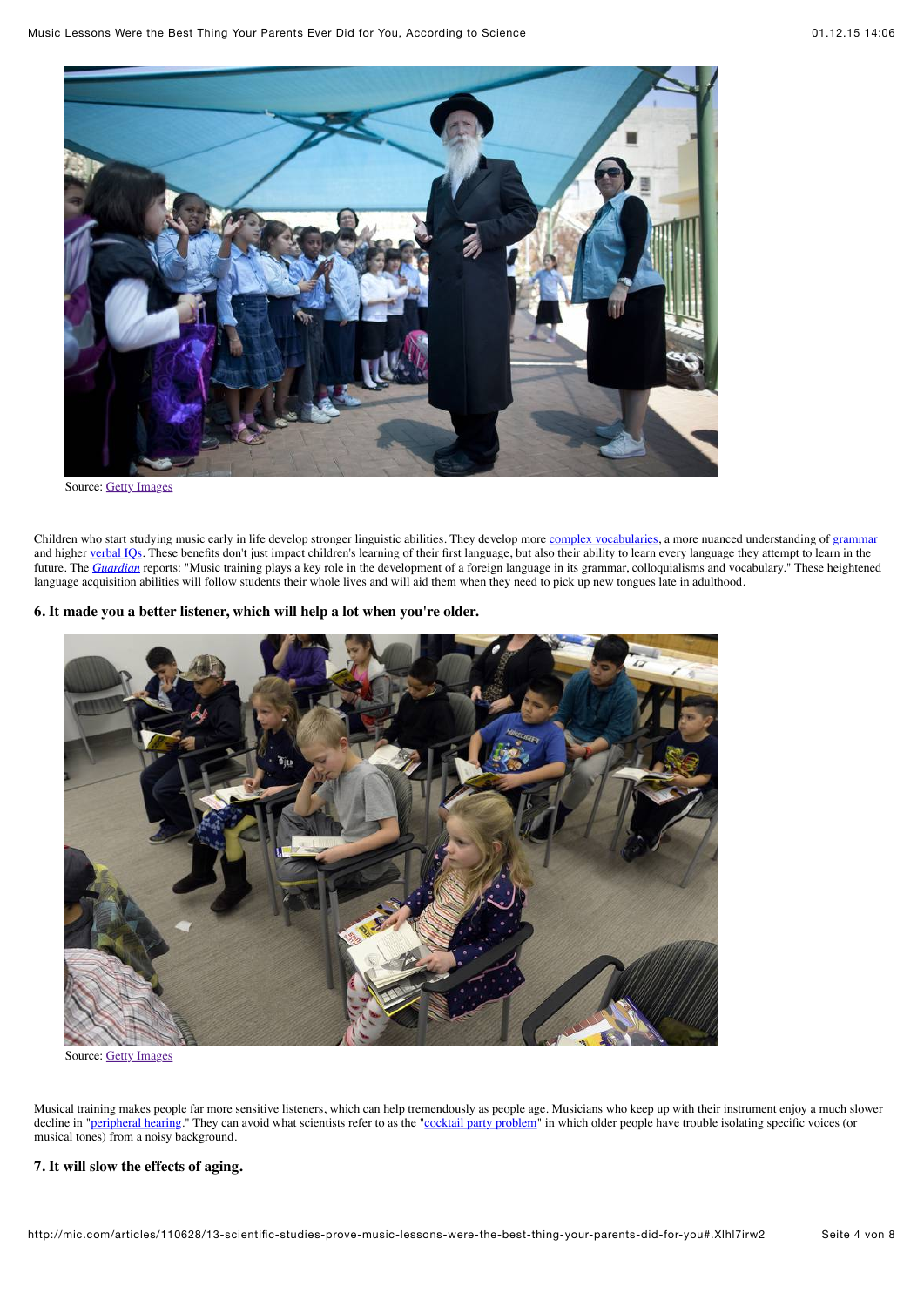

Source: [Getty Images](http://mic.com/articles/110628/13-scientific-studies-prove-music-lessons-were-the-best-thing-your-parents-did-for-you)

But beyond just auditory processing, musical training can also help delay [cognitive decline a](http://www.ncbi.nlm.nih.gov/pmc/articles/PMC2996135/)ssociated with aging. Some of the most promising research positions music as an effective way to stave off dementia. Studies out of Emory University find that even if musicians stop playing as they age, the neurological restructuring that occurred when they were kids helps them [perform better](http://www.cnn.com/2013/08/31/health/music-dementia-link/) on "object-naming, visuospatial memory and rapid mental processing and flexibility" tests than others who never played. The study authors add, though, that musicians had to play for at least 10 years to enjoy these effects. Hopefully you stuck with it long enough.

# **8. It strengthened your motor cortex.**



Source: [Getty Images](http://mic.com/articles/110628/13-scientific-studies-prove-music-lessons-were-the-best-thing-your-parents-did-for-you)

All musical instruments require high levels of finger dexterity and accuracy. The training works out the motor cortex to an incredible extent, and the benefits can apply to a wide range of non-musical skills. Research published in the Journal of Neuroscience in 2013 [found](http://neurosciencenews.com/early-music-lessons-boost-brain-development/) that kids who start learning to play before the age of 7 perform far better on non-musical movement tasks. Exposure at a young age builds connectivity in the corpus callosum, which provides a [strong foundation](http://www.jneurosci.org/content/33/3/1282) upon which later movement training can build.

# **9. It improved your working memory.**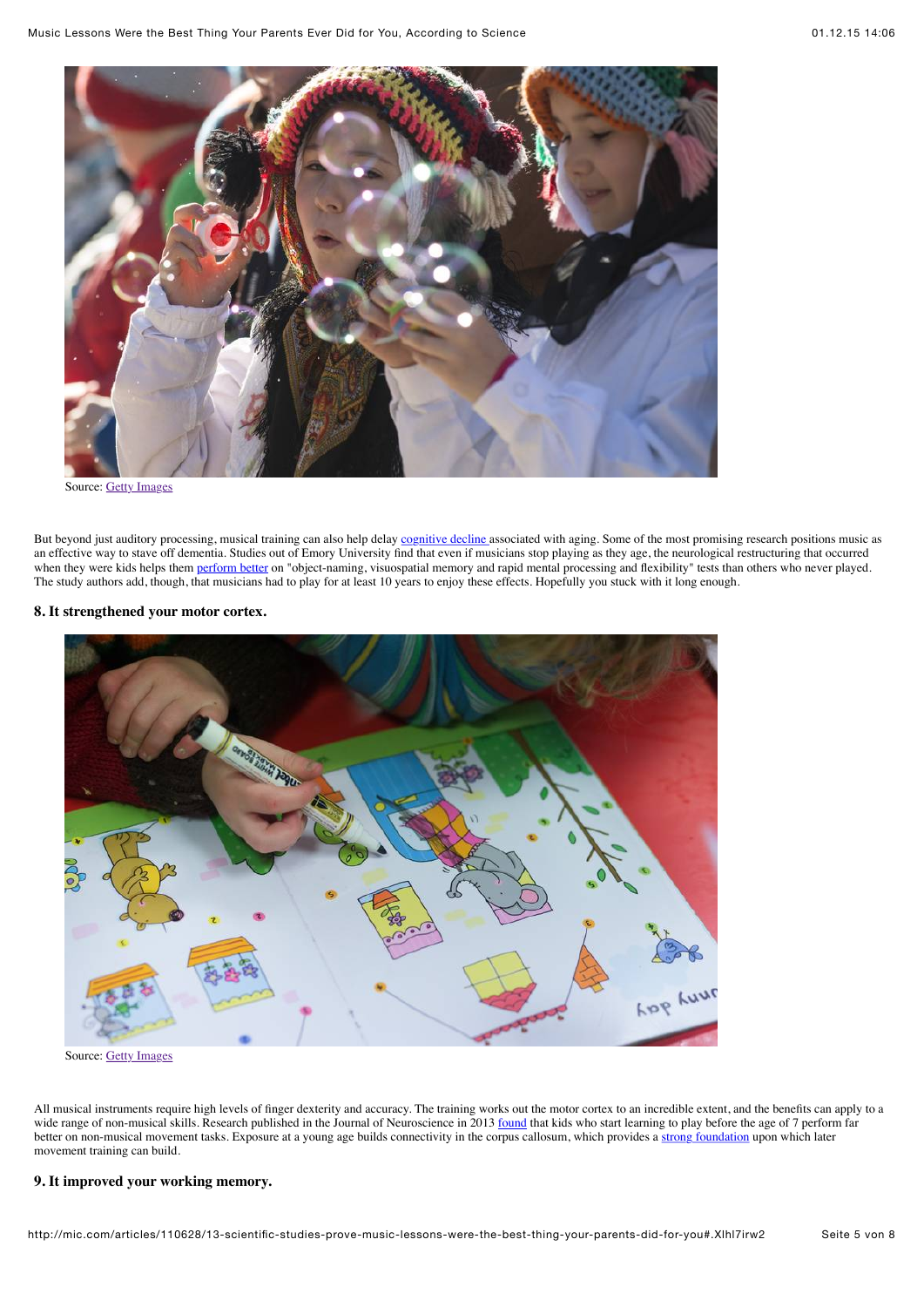

Playing music puts a high level of demand on one's working memory (or short-term memory). And it seems the more one practices their instrument, the stronger their working memory becomes. A 2013 study [found](http://www.ncbi.nlm.nih.gov/pmc/articles/PMC3882720/) that musical practice has a positive association with participants' working memory capacity, their processing speed and their reasoning abilities. Writing for *Psychology Today,* [William R. Klemm](https://www.psychologytoday.com/experts/william-r-klemm-phd) claims that musicians' memory abilities should [spread](https://www.psychologytoday.com/blog/memory-medic/201007/music-training-helps-learning-memory) into all non-musical verbal realms, helping them remember more content from speeches, lectures or soundtracks.

#### **10. It improved your long-term memory for visual stimuli.**



Source: [Getty Images](http://mic.com/articles/110628/13-scientific-studies-prove-music-lessons-were-the-best-thing-your-parents-did-for-you)

Music training can also affect long-term memory, especially in the visual realm. Scientists at the University of Texas at Arlington reported last year that classically trained musicians who have been playing more than 15 years [score higher](http://mic.com/articles/104586/science-just-showed-something-amazing-about-musicians-brains) on pictorial long-term memory tests. This heightened visual sensitivity likely comes from [parsing](http://medicalxpress.com/news/2014-11-musicians-advantages-long-term-memory.html?http://www.uta.edu/news/releases/2014/11/music-memory.php) complex musical scores. The study makes no claims for musicians who learn to play without reading music.

## **11. It made you better at managing anxiety.**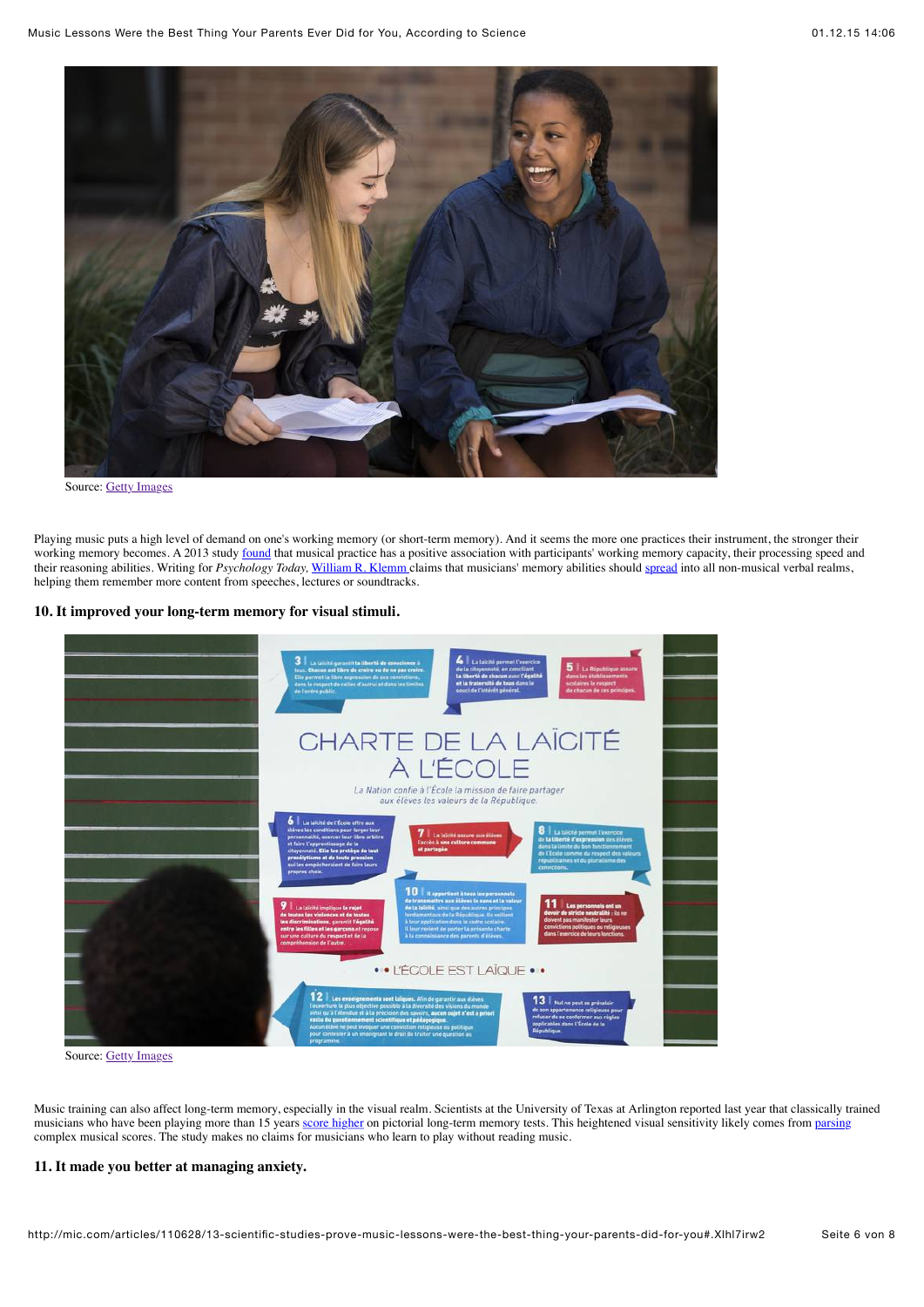

Analyzing brain scans of musicians ages 6 through 18, researchers out of the University of Vermont College of Medicine have found tremendous [thickening](http://www.sciencedaily.com/releases/2014/12/141223132546.htm) of the cortex in areas responsible for depression, aggression and attention problems. According to the study's authors, musical training "accelerated cortical organization in attention skill, anxiety management and emotional control." That's why you're so emotionally grounded all the time, right? Right.

## **12. It enhanced your self-confidence and self-esteem.**



Source: [Getty Images](http://mic.com/articles/110628/13-scientific-studies-prove-music-lessons-were-the-best-thing-your-parents-did-for-you)

Several studies have shown how music can enhance children's self-confidence and self-esteem. A 2004 study split a sample of 117 fourth graders from a Montreal public school. One group received weekly piano instruction for three years while the control received no formal instructions. Those who played weekly scored [significantly higher](http://www.gwern.net/docs/dnb/2004-costa-giomi.pdf) on self-esteem tests than those who did not. As most of us know, high levels of self-esteem can help children [grow and develop](http://www.behavioralconnections.org/poc/view_doc.php?type=doc&id=37615) in a vast number of academic and nonacademic realms.

#### **13. It made you more creative.**